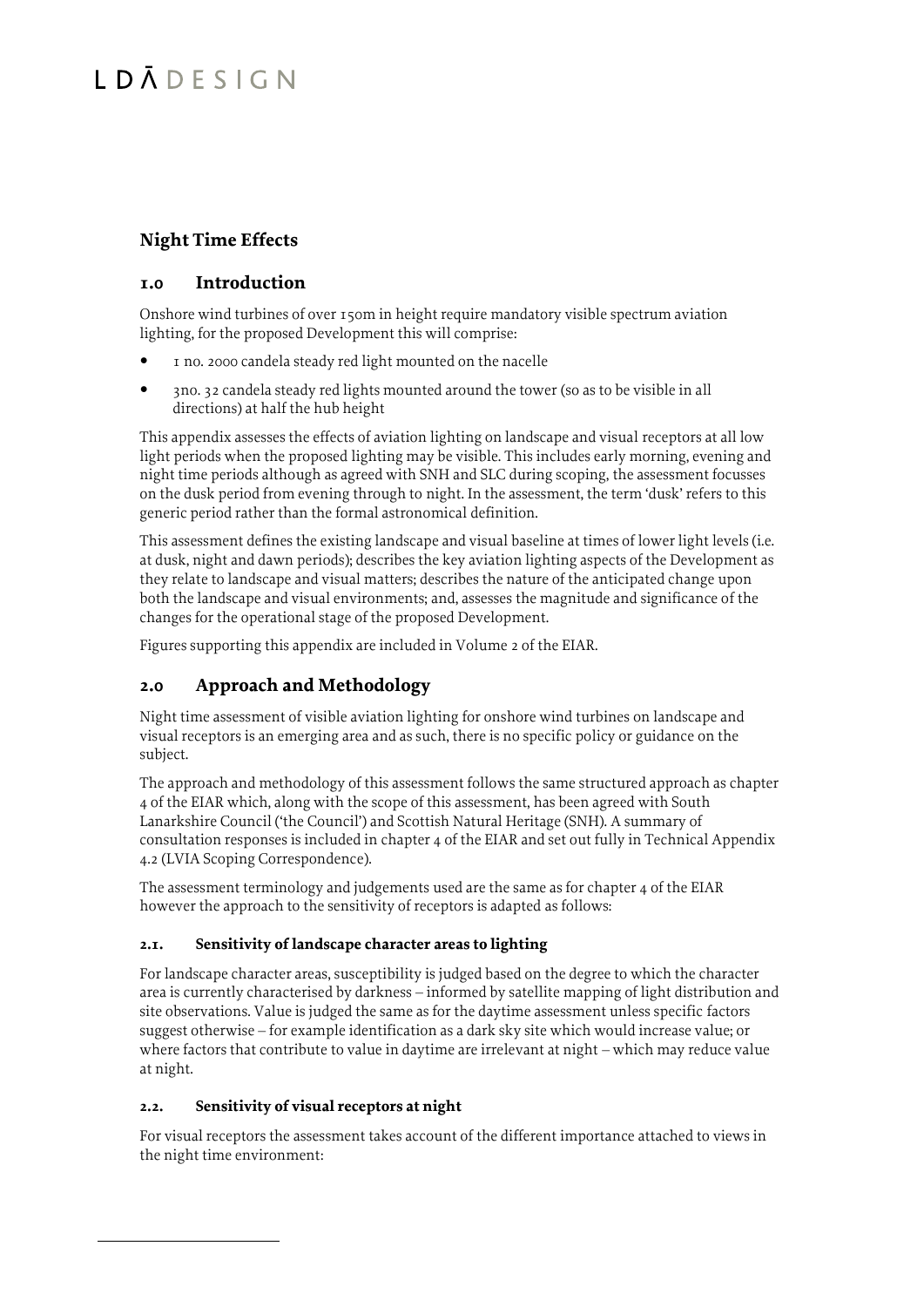Generally, the value attached to night time views is considered to be low unless there is a particular feature that can be best appreciated in the hours of darkness. This may include views of stars and the night sky that are only possible in particularly dark areas or views of well known landmarks that are lit up at night.

The susceptibility of receptors also differs at night reflecting the different activities people undertake in the hours of darkness. For example, drivers using roads at night tend to be more focused on the road and the area illuminated by their headlights than during the day and may have oncoming headlights, cats eyes or other reflective signage drawing their attention, resulting in lower susceptibility. This is particularly the case on unlit rural roads that may be narrow and winding. On the other hand, people taking part in activities requiring darkness, such as stargazing, would be of higher susceptibility.

The sensitivity of visual receptors at night is generally rated as follows:

- National value and High susceptibility visitors to Dark Sky Parks.
- Local value and High susceptibility visitors to dark sky discovery sites or public observatories.
- Community value and High susceptibility wild campers, people engaged in night time activity such as bat watching or residents of notably dark areas (i.e. rural locations with no street lighting) in the streets around their homes where dark skies are integral to the amenity.
- National (or Local) value and Medium susceptibility visitors to nationally important or well known local landmarks that are illuminated at night e.g. the Kelpies.
- Community value and Medium susceptibility residents in urban areas or semi-urban/rural areas (where street lighting is present) in the streets around their homes, users of cycle routes and railways.
- Community value and Low susceptibility drivers using local, unlit roads.
- Limited value and Low susceptibility users of main roads and people at their place of work.

#### **2.3. Scope**

It has been agreed that a study area of 15km is sufficient to identify all potentially significant effects on landscape and visual receptors as a result of the proposed aviation lighting. This is based on the observed visibility of similar lights and represents a requested increase on the 10km study area previously used and accepted by decision makers as adequate for Lethans Wind Farm. The assessment considers the impact of lighting on landscape character, visual receptors and landscape designations.

A subset of the viewpoints used in the LVIA will be used to aid the assessment of night time effects, these are 2, 3, 4, 5, 7, 8, 10 and 11. In addition to these, viewpoint 19 at Rigside, used in the original ES for the consented scheme, is included to represent receptors at the outer edge of the study area. A wireframe visualisation is also presented for viewpoint 20 to further illustrate effects on distant receptors, however, as it is several kilometres beyond the 15km study area and in a similar direction and not far from viewpoint 19, no judgements are made for this viewpoint.

### **2.4. Perception of light over distance**

During the agreement of scope, it was agreed that in order to support development of night time assessment approaches, attempts would be made to source available research in respect of how humans perceive light dimming with distance.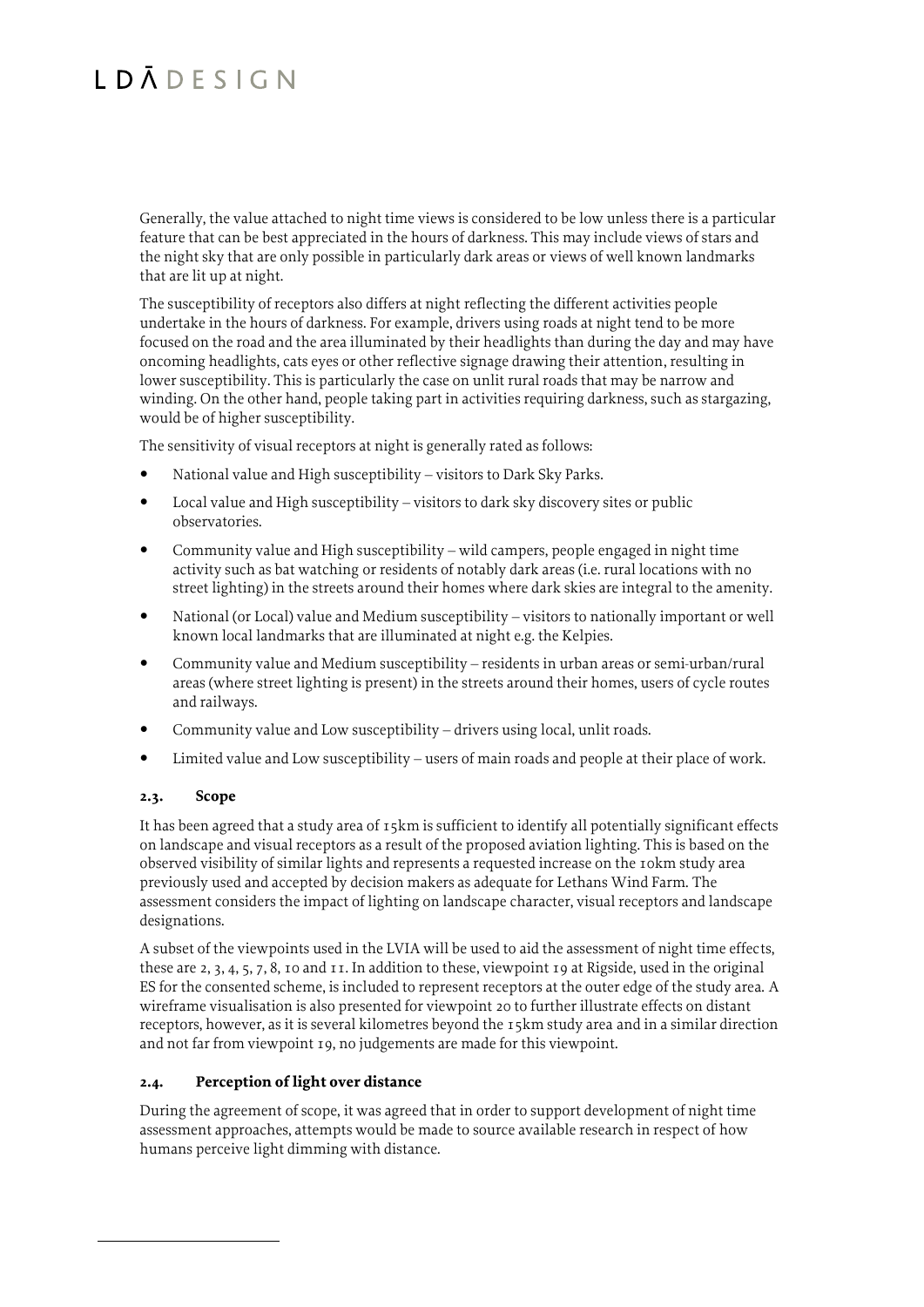Reasonable attempts have been made to source this, including contacts with academic researchers in relevant fields. We have been unable to source definitive research on this topic, and therefore set out the available information and relevant observations below.

The physics of lighting tells us that the amount of light reaching any given point reduces with distance. An aviation light will emit a fixed amount of light, which spreads out in all directions, expanding with distance – like an inflating balloon. The amount of light reaching an area of fixed size, such as a person's eye, is therefore markedly reduced by distance.

Atmospheric conditions also play a role, with lights observably appearing brighter in drier conditions when the light is less scattered and reflected by water droplets in the air.

However, human night vision and perception is optimised to gather the available light, and notice contrast – so the perception of the brightness of a light may reduce less with distance than physics would suggest. A similar observation was made when research was undertaken to support wind farm visualisation standards – resulting in paper visualisations being increased in size to reflect the fact that the human perception of proximity and size is slightly exaggerated compared to what measured distances would suggest.

In the specific case of red light, two factors may be at play in affecting our perception, but they work in opposite directions. Human night vision is less sensitive to the colour red than to other colours such as green and blue – which will make a red light appear dimmer than some other colours. However, there is also research which suggests that we are psychologically attuned to find red a particularly noticeable colour – hence its use for warnings.

In practice, it can be observed that more distant lights appear dimmer (as well as smaller) whilst on site. As an example – on this project we observed that red roadside reflectors and car tail lights near to the viewer appear brighter than the aviation lights on the mast at Darvel when these elements are seen together driving along the A71 west of Strathaven, despite those nearby light sources being intrinsically less bright.

## **3.0 Assessment of Effects**

This section identifies those groups of landscape and visual receptors likely to experience notable effects as a result of the proposed turbine lighting. The baseline description of the existing night time environment for each receptor group is provided alongside the assessment of effects for ease of reference.

This section considers both landscape character and visual receptors before considering designated landscapes. It is common for designations to encompass both character and visual considerations within their special qualities or purposes of designation. It therefore makes a more natural reading sequence to draw together those aspects of character and views which relate to the designation if they have been described earlier in the chapter.

### **3.1. Night Time Visual Environment of the Study Area**

The existing intensity of artificial lighting across the study area is illustrated on Figure 1 to this Appendix using satellite data (VIIRS Day/Night) from March 2018. This illustrates that there is a very low level of artificial light within 5km of the proposed Development. To the south and west the landscape across the 15km study area also tends to have very little artificial light with only a few small settlements contributing notably to lighting within the night time visual environment. To the north and east, settlement is far more extensive beyond 5km with artificial lighting in towns and villages, as well as along main roads between them, combining to create a much higher degree of light pollution within the study area. Lighting beyond the study area is also experienced from many areas within it; for example, in more elevated locations the lights of Glasgow and the central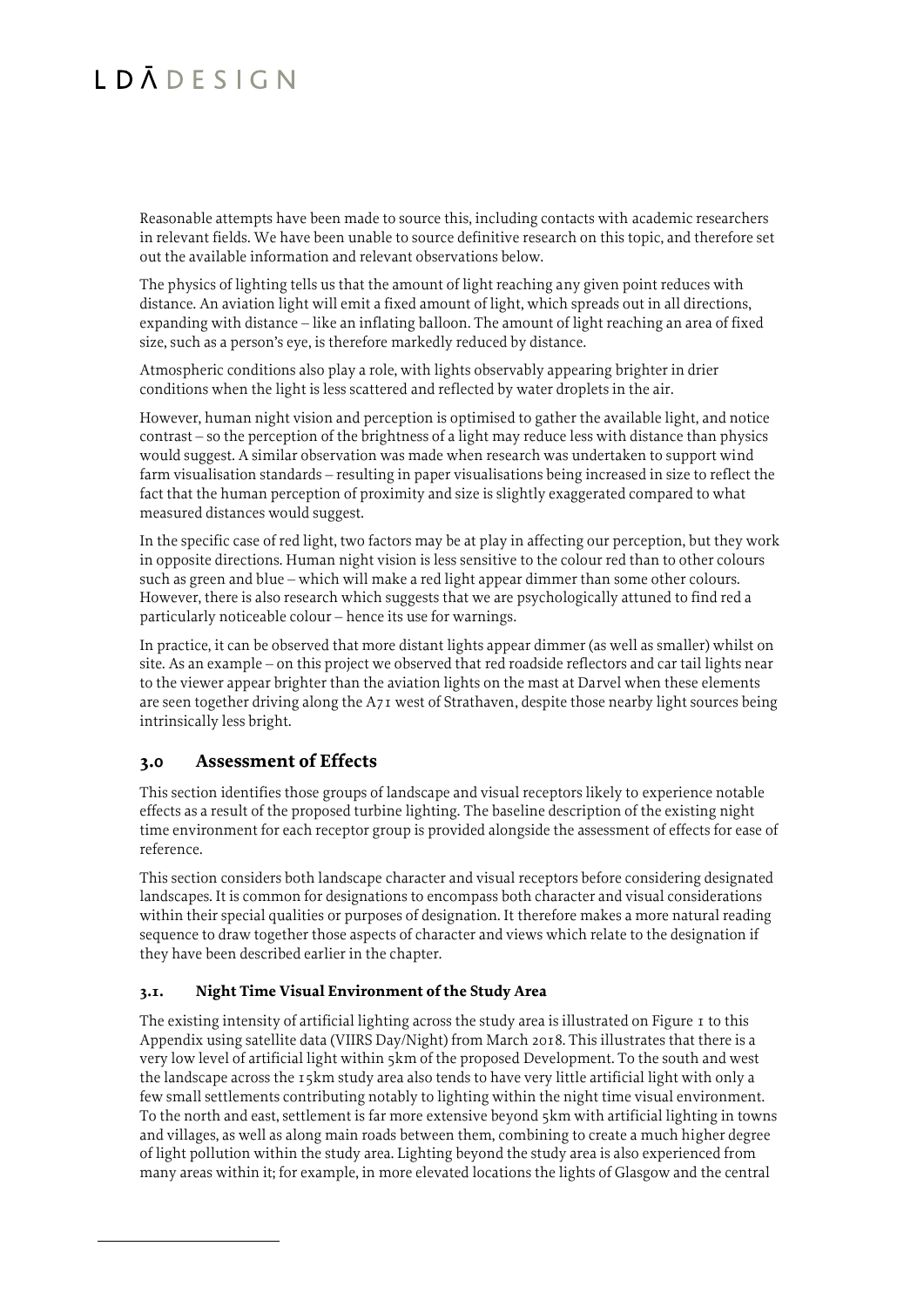# $I\overline{D\overline{A}}$   $D$   $F$   $S$   $I$   $G$   $N$

belt can be seen extending into the far distance and these also contribute to notable skyglow in darker areas that are more remote from artificial light sources.

There are also a number of other light sources, beyond those generally associated with settlements and transport corridors, both within and beyond the study area that can be seen from within the study area and vary in prominence depending on the context of the view. These include a number of quarries and opencast mines that are brightly floodlit at night, generally with white lights, and several transmitter masts with red aviation lighting that is the same colour and intensity as required on the proposed turbines. These include the 152m Darvel Mast, located within the study area, and the much taller masts at Black Hill (306m) and Kirk o'Shotts (183m) located in North Lanarkshire. Unlike the proposed turbines, masts have lights mounted at regular intervals. This vertical linear arrangement is noticeable from the surrounding landscape.

There are a number of existing turbines with red nacelle lights within the study area although these are smaller and have lower intensity lighting than the 2000 candela lighting proposed. These include several turbines adjacent to the M74 and a small number located on hills to the south of Stonehouse. In addition to these the existing Kype Muir windfarm will have low intensity 25 candela lights installed on its cardinal turbines which introduces red lights immediately adjacent to the proposals.

### **3.2. ZTV Studies**

Final ZTV studies were prepared to inform this assessment based on the on the Final Layout. These are shown on Figures 2 and 3 to this appendix and illustrate:

- Figure 2 the number of turbines visible at hub height (to indicate the number of 2000 candela nacelle lights visible)
- Figure 3 the number of turbines visible at mid-tower height (to identify the number of 32 candela tower lights visible)

ZTV studies include the screening effect of woodland and settlements in order to provide a more realistic illustration of potential visibility of proposed lighting compared to that of a bare earth model. It is however acknowledged that lights may, in limited instances, be visible through areas of woodland where it is not particularly dense or when leaves are not present on trees. Where this may be the case for a particular receptor this is noted in the text, however it would have little bearing on the overall pattern of visibility within the study area.

As can be seen from the two ZTV studies the greatest number of turbine lights visible tends to be from two areas: One is located the north of the proposed Development and broadly runs along and to the north of the A71 corridor as a fairly continuous band taking in open landscape along with the outskirts of Strathaven, Glassford, Chapelton and Stonehouse. The other area consists of elevated areas to the south where all the 2000 candela nacelle lights may be seen at once. Within 5km of the proposed turbines the number of nacelle lights potentially visible is generally less than in more distant areas and tends to be relatively patchy, particularly to the south and west, with large areas having no potential views as a result of the varying topography and extent of coniferous woodland cover.

Figure 3 indicates that the theoretical visibility of the 32 candela tower lights is more constrained with lights on fewer turbines visible from large parts of the study area, particularly along the A71 corridor to the north and in the general vicinity of Darvel to the west. It also illustrates that tower lights are visible in fewer parts of the study area than the nacelle lights due to their lower elevation. This is particularly notable in areas to the north and northwest within approximately 4-6km such as the areas around Sandford and Drumclog.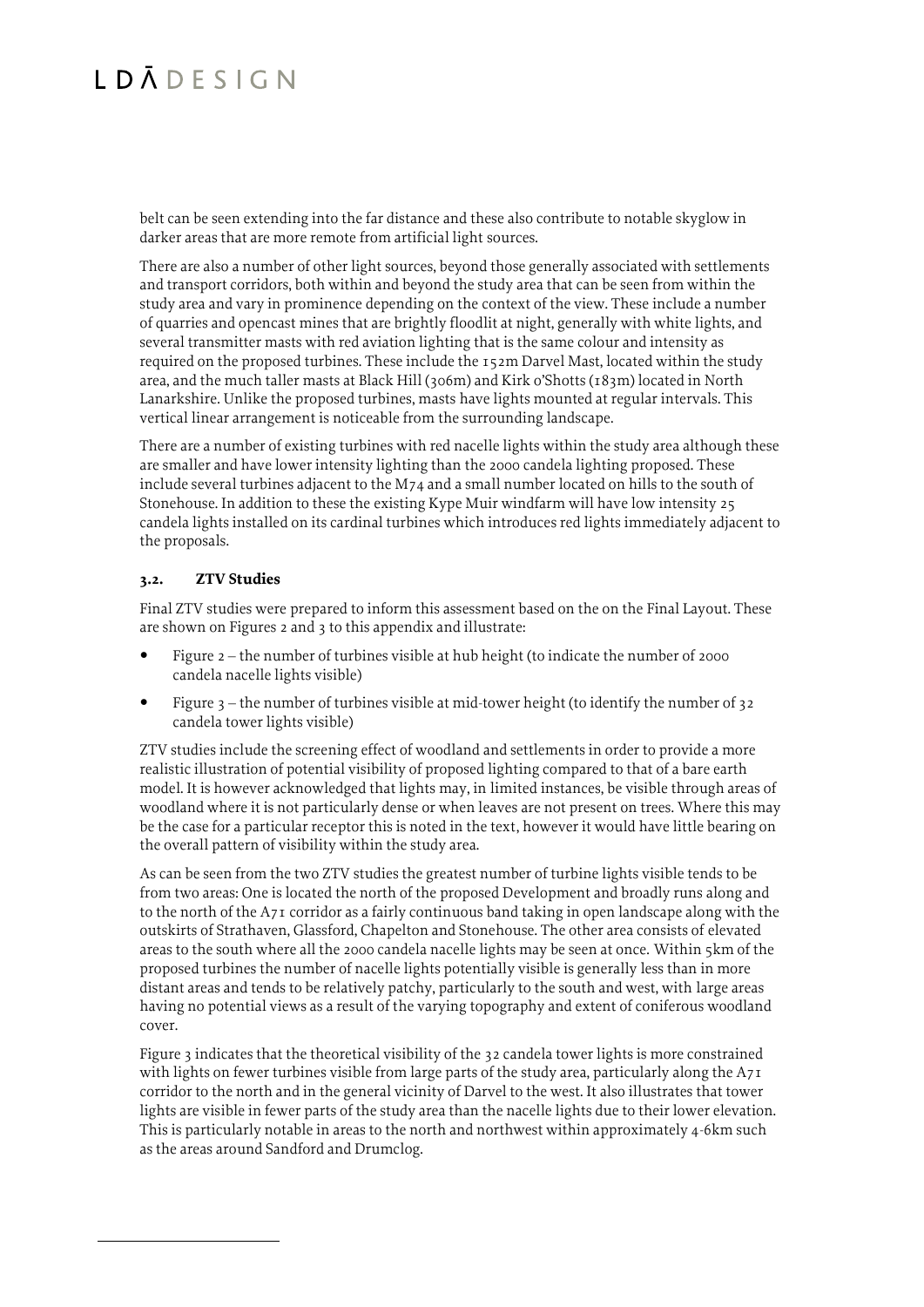### **3.3. Landscape Effects**

Local landscape character types within the 15km study area are illustrated on Figure 1 to this appendix. This shows that those character areas to the north and east of the site, beyond 5km, are already characterised by fairly extensive artificial lighting and would not experience any notable effects on landscape character as a result of the proposed Development.

Character types within 5km and to the south and west of the study area have a much lower intensity of artificial light present within them. However, from the majority of these, as described in section 3.1 above, views out to distant light sources are characteristic. It follows, therefore, that the only character types likely to experience notable effects on landscape character as a result of the proposed development are those that are directly affected by the introduction of aviation lighting within them and some of those immediately adjacent where the introduction of lighting nearby would be fundamentally different to other remote sources of artificial lighting.

The main source of effects would occur as a result of the 2000 candela nacelle lighting which would be both brighter and more widely visible than the 32 candela tower lights. The ZTV on Figure 2 indicates that the primary areas of visibility of the nacelle lights occurs across the host character sub-type, 7A Rolling Moorland Forestry, and the adjacent units of the parent type 7 Rolling Moorland.

Other character types within darker parts of the study area, generally to the south, are either shown to have very limited potential visibility of the proposed lighting or so far removed that notable effects on landscape character are unlikely and these areas are not considered further.

### 3.3.1. **7 Rolling Moorland**

The key characteristics of this landscape type are defined as:

- *"distinctive upland character created by the combination of elevation, exposure, smooth, rolling or undulating landform, moorland vegetation and the predominant lack of modern development;*
- *these areas share a sense of apparent wildness and remoteness which contrasts with the farmed and settled lowlands and the windfarm-dominated Plateau Moorlands;*
- *there are extensive views over the surrounding Ayrshire and Lanarkshire lowlands from the hilltops."*

In addition to these sub type 7A Rolling Moorland Forestry is further defined as having a *"dominance of commercial forestry"*. The night time character of these areas is not discussed in the current character assessment however these areas are generally dark with little existing light pollution, as illustrated by Figure  $\sigma$  to this appendix. Existing lighting within this character type tends to be limited to occasional isolated dwellings, such as those near viewpoint 2, and in sub-type 7A Rolling Moorland Forestry there are virtually no artificial light sources at present. This will change on completion of Kype Muir wind farm which will have low intensity red lighting located on the four cardinal turbines within this sub-type and immediately adjacent to the site.

Despite limited sources of artificial lighting present within the landscape type, the upland character and extensive views over the surrounding landscape mean visible sources of artificial light, albeit somewhat removed, are characteristic of the type. This includes lights associated with settlements, road corridors and occasional red aviation lighting e.g. on the Darvel Mast and several small turbines in neighbouring character types. As a result this landscape character type is considered to have High-Medium susceptibility to the proposed turbine lighting. Taking this with the Community value of the landscape, as set out in the original ES, the character type is considered to have **Medium** sensitivity to the proposed turbine lighting.

The proposed Development would introduce a cluster of red aviation lighting into a dark area where the only other similar light source will be the much lower intensity red aviation lighting on the adjacent Kype Muir wind turbines. This would result in Large scale effects extending up to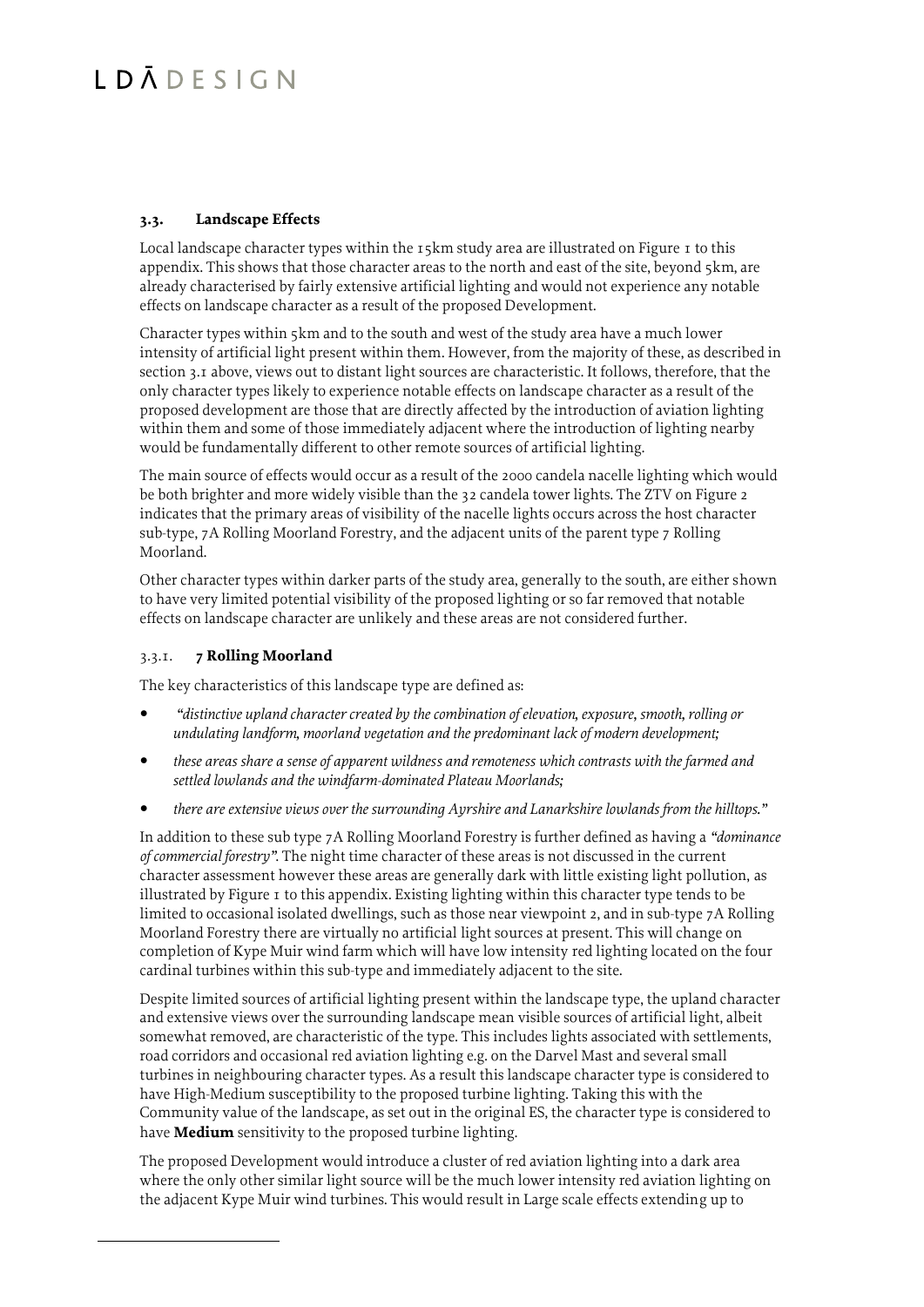around 3km to the north, similar to at viewpoint 2, and around 2km to the northwest and southeast beyond which the number of potentially visible lights reduces as a result of changes in topography. In areas covered by coniferous forestry the extent of Large scale effects would be considerably reduced due to limited visibility of the lighting. In areas beyond 3km the scale of landscape effects would rapidly reduce to Negligible due to reduced visibility and the presence of other light sources.

In the host units of this character type the Long-term effects would be Large scale and occur over an Intermediate extent and would be of **High** magnitude, **Major-moderate** and **Significant**. These effects would be **Adverse** given the degree of lighting introduced into this relatively dark area.

Over other units of the wider character type, beyond the site, the Long-term effects would no greater than Small scale and would occur over a Limited extent of the character type. These effects would be **Negligible** magnitude, **Minimal** and **Not Significant**.

### **3.4. Visual Effects**

The approach to assessing visual receptors is slightly different to that of the main LVIA chapter and focusses on visual receptor groups which include a number of receptors where effects are likely to be similar in nature and significance. This may include settlements, incorporating surrounding paths, local roads and outlying housing or a series of transport routes at a similar distance and/or direction from the proposals. Effects on key routes, such as main roads and rail, and accessible landscapes are considered separately.

### 3.4.1. **Visual Aids**

Wirelines illustrating the number of turbine lights theoretically visible and their positions relative to each other and the land form are included within Figure 6 to this Appendix. These provide no illustration of the size or intensity of the lights and do not take account of screening by above ground features such as vegetation or buildings.

Figures 4 and 5 to this Appendix are photomontage visualisations for viewpoints 5 and 7. For each of these viewpoints two montages have been produced, one just before sunset and one just after when the landform can still be seen. Photomontages are calibrated with reference to photography of the built turbine at Methil, Fife which has a 2000 candela nacelle light. The reference viewpoints (Figures 7 and 8) are located at distances which approximately correspond with the distances of viewpoints 5 and 7. Further detail in respect of the production of night time photomontages is included at Annex A.

The viewpoint description, description of effects and scale of effects for each viewpoint (see Figure 1 for viewpoint locations) is set out on the relevant wireline visualisation. The scale of effect at each viewpoint is summarised in Table 1.

| Viewpoint                                             | Distance, Direction | <b>Scale of Night</b><br><b>Time Effect</b> | Positive / Neutral<br>/ Adverse |
|-------------------------------------------------------|---------------------|---------------------------------------------|---------------------------------|
| VP2: South Kirkwood                                   | 2.6 km north        | Large                                       | Adverse                         |
| VP3: Sandford                                         | 5.5 km north        | Small                                       | Adverse                         |
| VP4: B7086 at Deadwaters                              | 5.3 km northeast    | Medium                                      | Adverse                         |
| VP <sub>5</sub> : A <sub>7</sub> I west of Strathaven | $6.5$ km north      | Medium                                      | Adverse                         |
| VP7: Gilmourton                                       | 4.7 km northwest    | Large-Medium                                | Adverse                         |
| VP8: A71 at Caldermill                                | 5.7 km northwest    | Medium                                      | Adverse                         |
| VP <sub>I</sub> o: Stonehouse                         | 8.2 km northeast    | Medium-Small                                | Neutral                         |

**Table 1: Summary of scale of effects on viewpoints**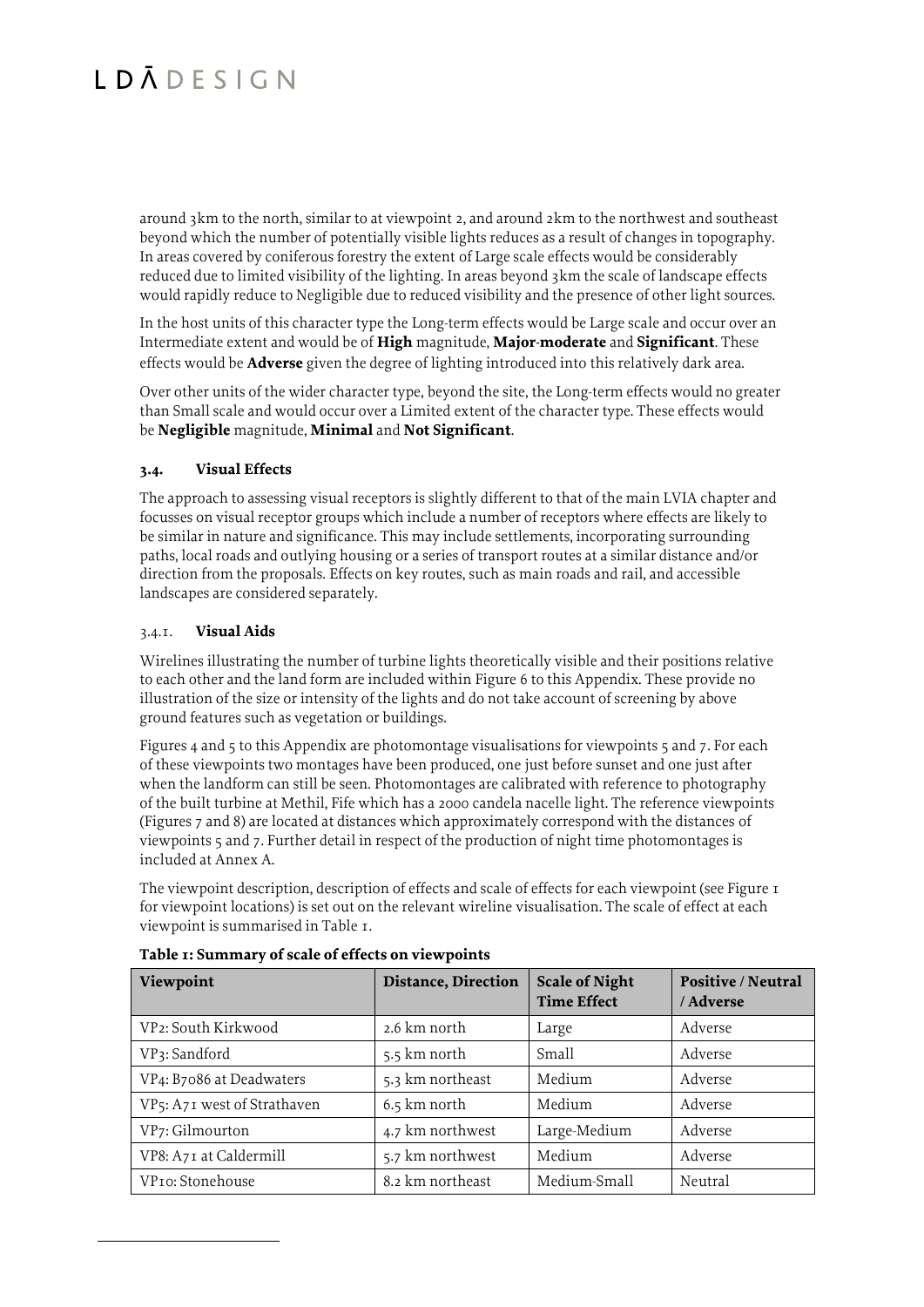| Viewpoint      | Distance, Direction | <b>Scale of Night</b><br><b>Time Effect</b> | <b>Positive / Neutral</b><br>/ Adverse |
|----------------|---------------------|---------------------------------------------|----------------------------------------|
| VP11: Drumclog | 5.5 km northwest    | Medium                                      | Adverse                                |
| VP19: Rigside  | 15.4 km east        | Negligible                                  | Neutral                                |

#### 3.4.2. **Visual Receptor Groups**

#### Strathaven – 6.2 km north

Strathaven is a town that is widely lit by street lighting. The ZTV's on Figure 2 and 3 show that there is limited potential visibility of the proposed turbine lighting within the town itself and from the majority of streets where theoretical visibility is shown the lighting is unlikely to be especially noticeable beyond existing street lighting. Areas that are shown to have notably increased potential visibility include the cemetery, parts of which would have fairly open views due to its elevated position, and the fields adjacent to Kirklandpark Primary School although neither of these areas is likely to be frequently visited in the hours of darkness.

The most affected parts of Strathaven would be the outskirts of the town, primarily to the southern edges and in the vicinity of Hills Road. In these areas views out across the darker surrounding landscape are possible and the proposed turbine lighting would be seen across the skyline, similar to that illustrated at viewpoint 5. The lighting would be seen in the context of other occasional lighting within the landscape associated with isolated dwellings, farms and some low intensity aviation lighting on small turbines and at Kype Muir. Roads approaching the south, east and west of the town are likely to be similarly affected.

As set out at section 2.2 people in and around urban and semi urban areas are considered to be **Medium** sensitivity. Long-term effects at Strathaven would be Medium scale over a Localised extent and would be **Medium** magnitude, **Moderate** and **Not Significant**. These effects would be **Adverse** due to the notable addition of red lighting into currently mostly dark skies.

#### Small settlements between approximately 3km and 6km to the northwest

This group includes Drumclog, Gilmourton and Caldermill as well as other small groups of houses at a similar distance and direction from the site. These settlements tend to be well lit by modern LED street lighting along the main roads within or passing through the settlements but notably darker outside these areas due to the small number of houses and few other sources of external lighting. Turbine lighting may occasionally be visible from main streets although the foreground street lighting would be more notable. As illustrated by the wirelines for viewpoints 7, 8 and 11, the lights would typically be seen in a simple relatively linear arrangement. The primary area of effects would be to the periphery of settlements where turbine lighting may be seen from houses and gardens and minor roads. Effects would vary slightly between Large-Medium and Medium scale, dependent on distance and the nature of view.

As set out at section 2.2 people in and around settlements with street lighting are considered to be **Medium** sensitivity.

Long-term effects on Gilmourton, which is closer to the proposed Development and has few lights in outward views towards the site, would be Large-Medium scale over a Wide extent and would be **High-Medium** magnitude, **Major-Moderate** and **Significant**. These effects would be **Adverse** due to the notable addition of red lighting into currently dark skies.

Long-term effects on the slightly more distant settelements of Caldermill and Drumclog, which also have more lights in views towards the site, would be Medium scale over an Intermediate extent and would be **Medium** magnitude, **Moderate**, **Not Significant** and **Adverse**.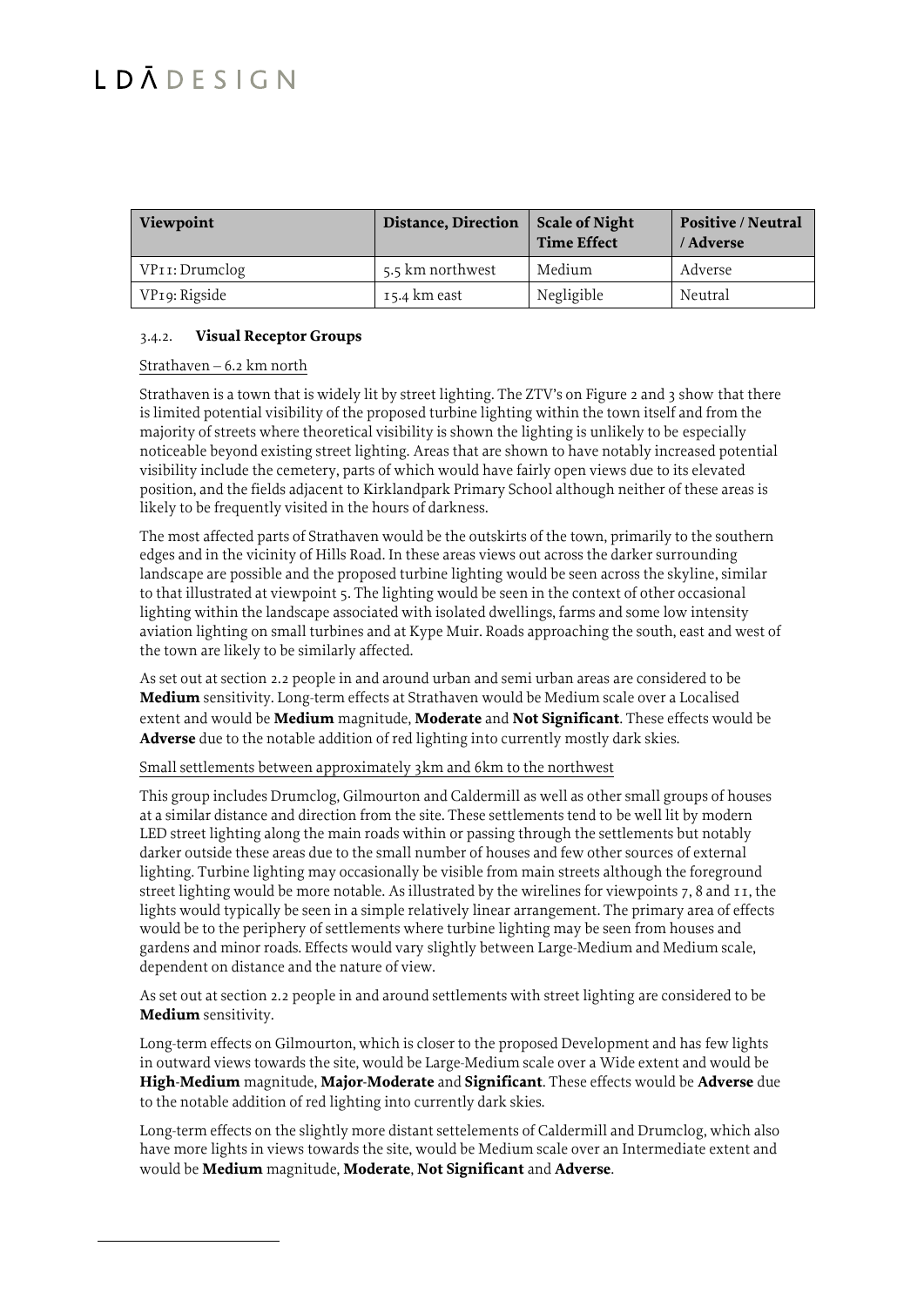#### Small settlements between approximately 5km and 6km to the north and northeast

This group includes Sandford and Deadwaters as well as other small groups of houses at a similar distance and direction from the site. These settlements tend to be well-lit by modern LED street lighting along the main roads within or passing through the settlements, but notably darker outside these areas due to the small number of houses and few other sources of external lighting. Effects here would be similar to those described for the group of settlements to the northwest however the intervening topography in this direction would tend to screen a slightly greater number of the proposed lights which would result in a slight reduction in the scale of effects, as illustrated by the wireframes for viewpoints 3 and 4. As for the views from the northwest, the varied turbine heights tend to result in the lights forming a simple linear pattern. Views from this area would also include more existing red low-intensity aviation lighting associated with small turbines and that on the cardinal turbines at Kype Muir – which would be seen in front of the proposed lighting.

As set out at section 2.2 people in and around settlements with street lighting are considered to be **Medium** sensitivity.

Long-term effects on Sandford would be Medium scale over a Localised extent and would be **Medium** magnitude, **Moderate** and **Not Significant**. These effects would be **Adverse** due to the notable addition of red lighting into skies that are generally perceived as dark despite the presence of some existing low intensity aviation lighting.

Long-term effects on Deadwaters would be Medium scale over an Intermediate extent and would be **Medium** magnitude, **Moderate**, **Not Significant** and **Adverse**.

### Other settlements within the study area

Other settlements within the study area are indicated by the ZTV's to have little to no potential visibility of the proposed turbine lighting. Where potential views are shown, such as the outskirts of Stonehouse or Darvel, the proposed turbine lights would be seen at a distance where they would constitute only a very small change to the baseline environment and would not be particularly notable due to the presence of other lighting within the settlements and the wider landscape. These effects would be **Negligible**.

#### Minor roads between settlements

The study area encompasses a large proportion of semi-rural landscape that is criss-crossed by numerous minor roads which are often narrow and winding and have no street lighting and limited signage. These cross areas that are generally dark however this requires drivers to focus on the road ahead of them and means visibility beyond the beam of the headlights is reduced due to the contrast between the bright light emanating from the car and the dark landscape beyond. Whilst the proposed lighting would be visible from many of the minor roads within the study area the road users focus would generally be elsewhere and the lights would be perceived as part of the background although would be more notable on sections of routes where the direction of travel is towards the proposed turbines. As set out in section 1.1, users of unlit local roads are considered to be of **Medium-Low** sensitivity.

The only minor roads within  $5km$  of the proposals are the  $B743$ , and those that provide access to Gilmourton and a small number of isolated dwellings. Users of this latter group would generally only be residents of those isolated houses and effects on this receptor group within 3km of the site are considered within Technical Appendix 4.3 - Residential Visual Amenity Assessment. Effects on the B743 and local roads 3-5km from the site are likely to be most notable in the vicinity of East and West Cauldcoats where southbound drivers on the B743 would be oriented towards the proposed lighting and the greatest number of lights would be potentially visible. Long term effects on these routes would be similar to viewpoint 7 at Gilmourton and would be up to Large-Medium scale (though less across most of the area where fewer lights would be visible) across a Localised extent.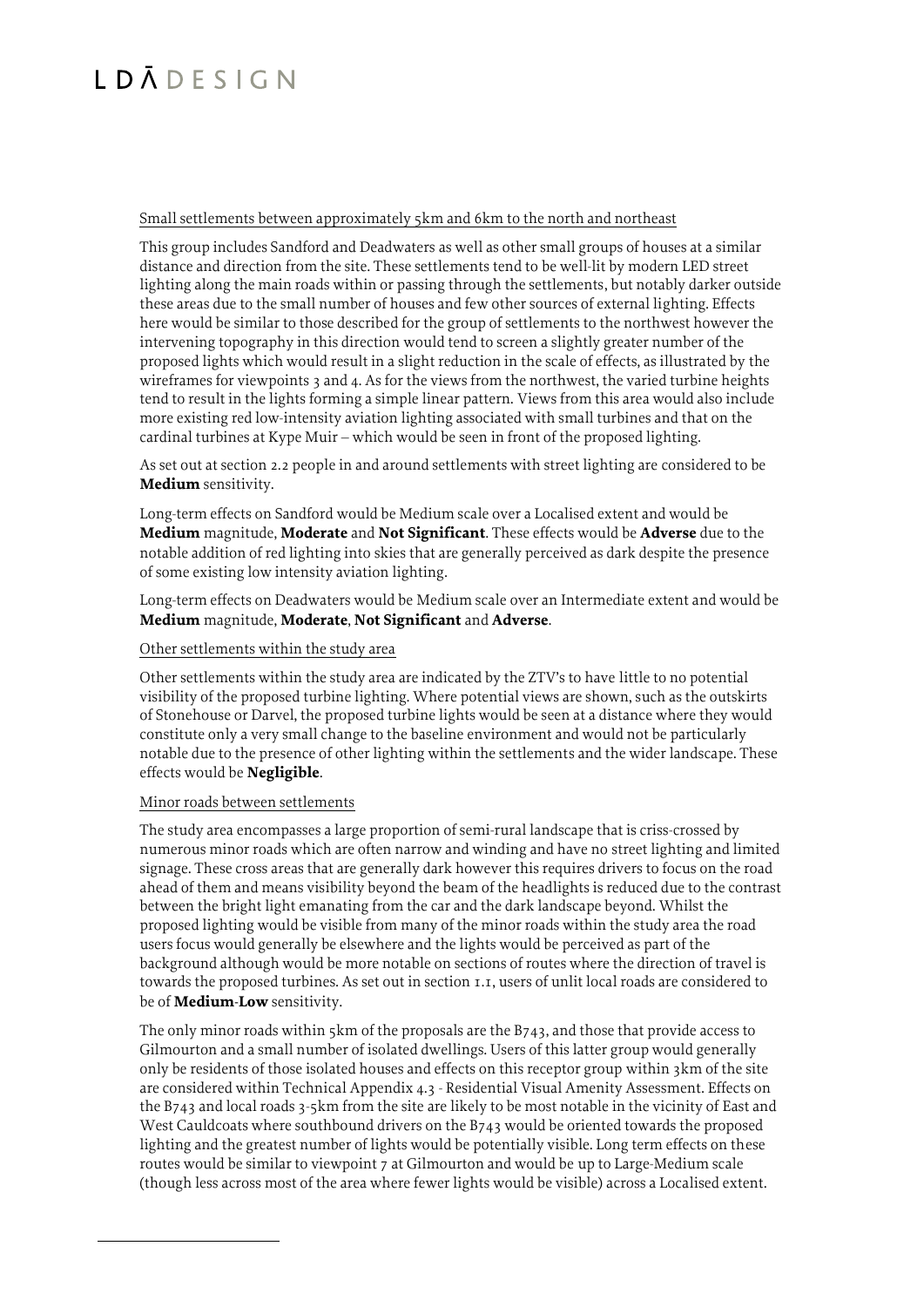These effects would be **Medium** magnitude, **Slight** and **Not Significant**. The effects would be **Adverse** due to the notable addition of red lighting into currently dark skies.

The majority of minor roads between settlements are located beyond 5km of the proposed turbines where the scale of Long-term effects would be Medium to a distance of approximately 8km from the turbines, as illustrated by the viewpoints. These would occur across an Intermediate extent of the group and would also be **Medium** magnitude, **Slight**, **Not Significant** and typically **Adverse** although this would tend to Neutral and effects would be slightly reduced for routes where drivers are heading towards Strathaven which interposes closer lighting in the view ahead.

Beyond 8km, effects reduce below Medium, and the combination of more limited areas of visibility of the lighting and a higher frequency of settlements and lit areas mean that effects would tend to Small scale and then Negligible and typically be Neutral. Long-term, Small scale effects would arise over a Localised extent. These effects would be of **Negligible** Magnitude, **Minimal** Significance and would be **Neutral** and **Not Significant**.

#### 3.4.3. **Key Routes**

The only key route within the study are likely to experience notable effects is the A71. Other main roads, including the M74, are either shown by the ZTV's to have very limited potential visibility of the proposed turbine lighting or are located at a distance where effects are likely to be Negligible.

The only rail route within the study area terminates in the well-lit town centre of Larkhall and is approximately 14.5km from the nearest turbine.

#### A71

This route extends broadly northeast-southwest across the study area, linking the larger settlements including Stonehouse, Strathaven and Darvel as well as other minor settlements along the route. As it passes through these it is generally illuminated by bright street lights but between settlements the route is unlit and passes through a dark landscape. As set out at section 1.1, users of main road routes are considered to have **Low** sensitivity to the proposed lighting.

In areas where no street lighting is present there generally cats eyes and frequent reflective signage that, along with oncoming headlights, provide the primary focus for road users with other light sources within the landscape being secondary. In these darker areas the proposed lighting would be seen to one side of the road and would appear similar to viewpoints 5, 8 and 11. In areas where the road passes through settlements the combination of street lights and localised screening mean the proposed lighting would be of limited note. Long-term effects on this route would be Medium scale and occur over an Intermediate extent, these would be **Medium** magnitude, **Slight** and **Not Significant**. The effects would be **Adverse** due to the notable addition of red lighting into currently dark skies.

#### A7o

During scoping discussions, the stretch of the A70 between Nether Wellwood and Lugar was also considered, however this will have intermittent and distant views of 1-5 turbine hubs at distances of 12.5-17km and effects will be Negligible.

#### 3.4.4. **Accessible and Recreational Landscapes**

The only landscapes likely to experience regular use during the hours of darkness are those promoted for specific activities such as designated Dark Sky Parks or dark sky discovery sites used for stargazing. No such landscapes exist within the study area. Other types of accessible landscape are unlikely to experience regular use during the hours of darkness and are not considered in this context.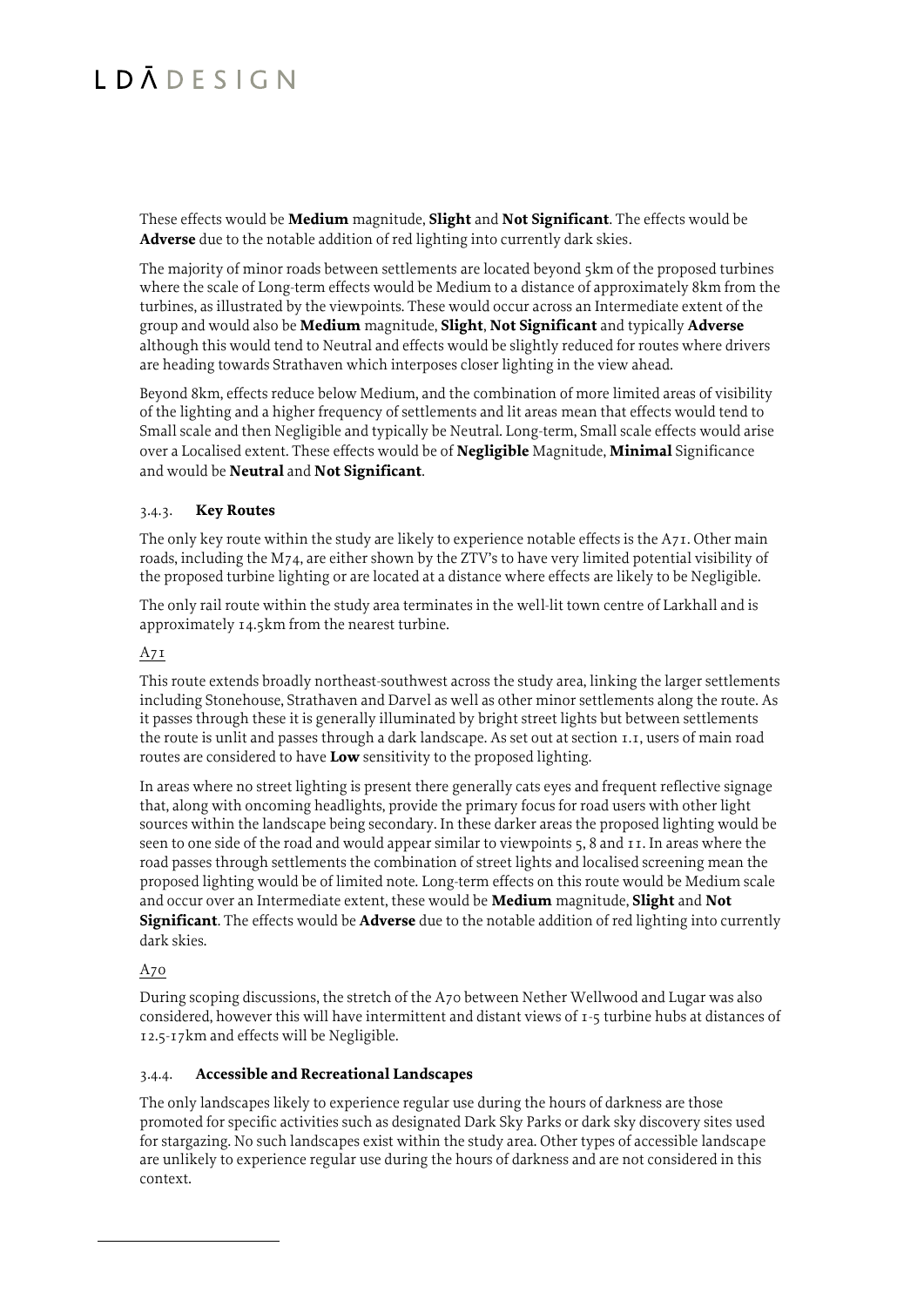# **LDĀDESIGN**

### **3.5. Effects on Landscape Designations**

The only designated landscape located where notable effects may occur is the River Ayr Sensitive Landscape Area. Other designated landscapes within the study area are located in areas where surrounding lighting is widespread (Special Landscape Areas to the northeast) or at a distance where effects are likely to be negligible (Special Landscape Areas and Sensitive Landscape Areas to the south and southeast).

As set out in the main assessment and original ES, the River Ayr Sensitive Landscape Area designation relates to the landscape character of the East Ayrshire Plateau Moorlands character type within the study area. This area would have limited potential visibility of the proposed turbine lighting, as illustrated by the ZTV's, and as set out at section 2.4 this area would not experience significant effects on landscape character. Effects on this designated landscape are considered to be **Negligible.**

## **4.0 References**

Version 1 VIIRS Day/Night Band Nighttime Lights (Raw) [https://ngdc.noaa.gov/eog/viirs/download\\_dnb\\_composites.html](https://ngdc.noaa.gov/eog/viirs/download_dnb_composites.html) VIIRS Data (Processed) - [https://www.lightpollutionmap.info](https://www.lightpollutionmap.info/)